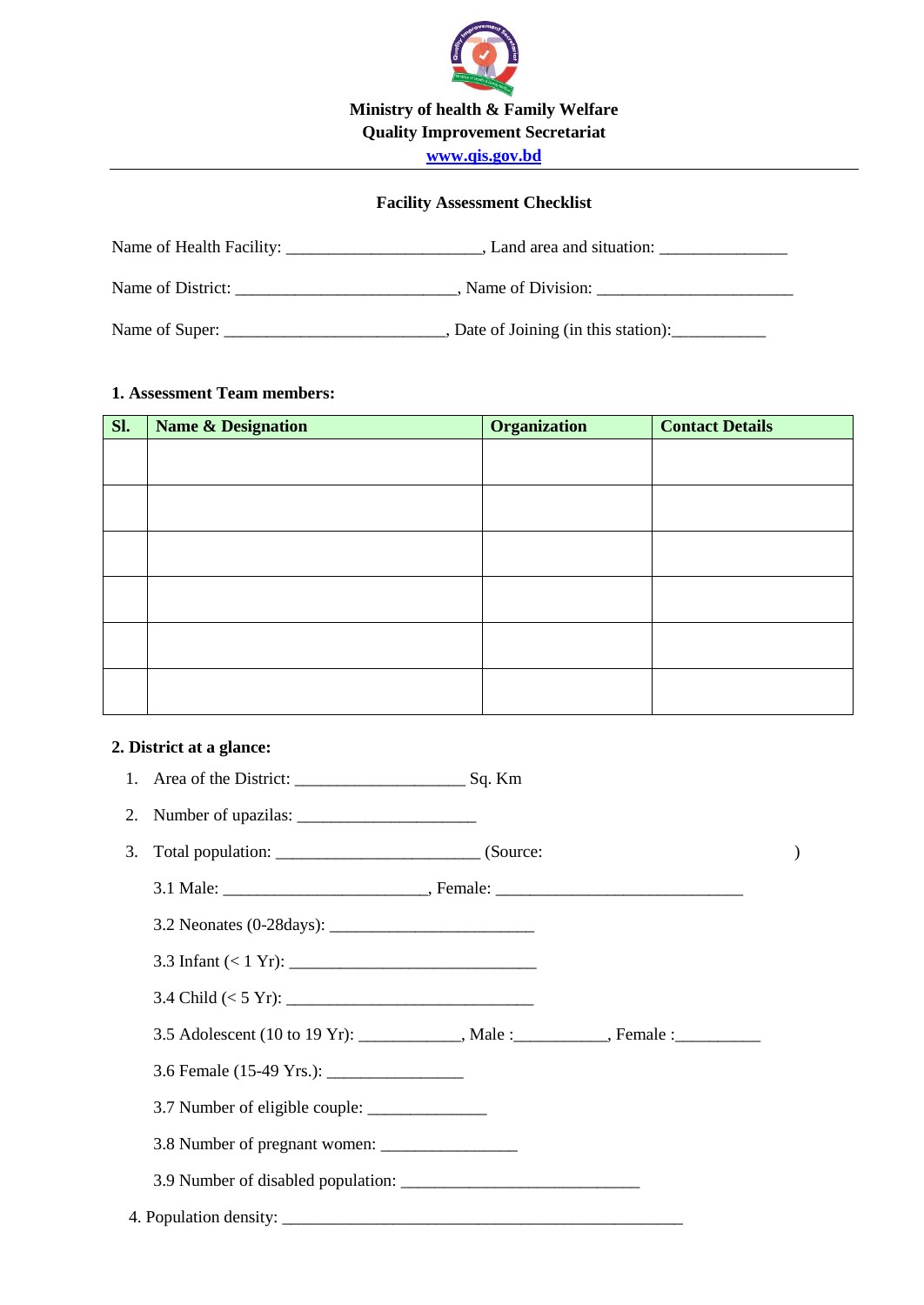#### **3. Number of Health Facilities:**

|     | 1) No. of Upazila Health Complex: _____________                                  |
|-----|----------------------------------------------------------------------------------|
| (2) |                                                                                  |
| 3)  |                                                                                  |
| 4)  |                                                                                  |
|     |                                                                                  |
| 6)  |                                                                                  |
| 7)  |                                                                                  |
| 8)  |                                                                                  |
|     |                                                                                  |
|     | 4. Hospital Service Delivery (last one year): district hospital __________       |
| 1)  | Number out patients: ___________________, Daily average: _______________________ |
| (2) | Number in-patients: ______________, Daily average admissions: __________________ |
| 3)  |                                                                                  |
| 4)  |                                                                                  |
| 5)  | Number of emergency patients: _________________, Daily average: ________________ |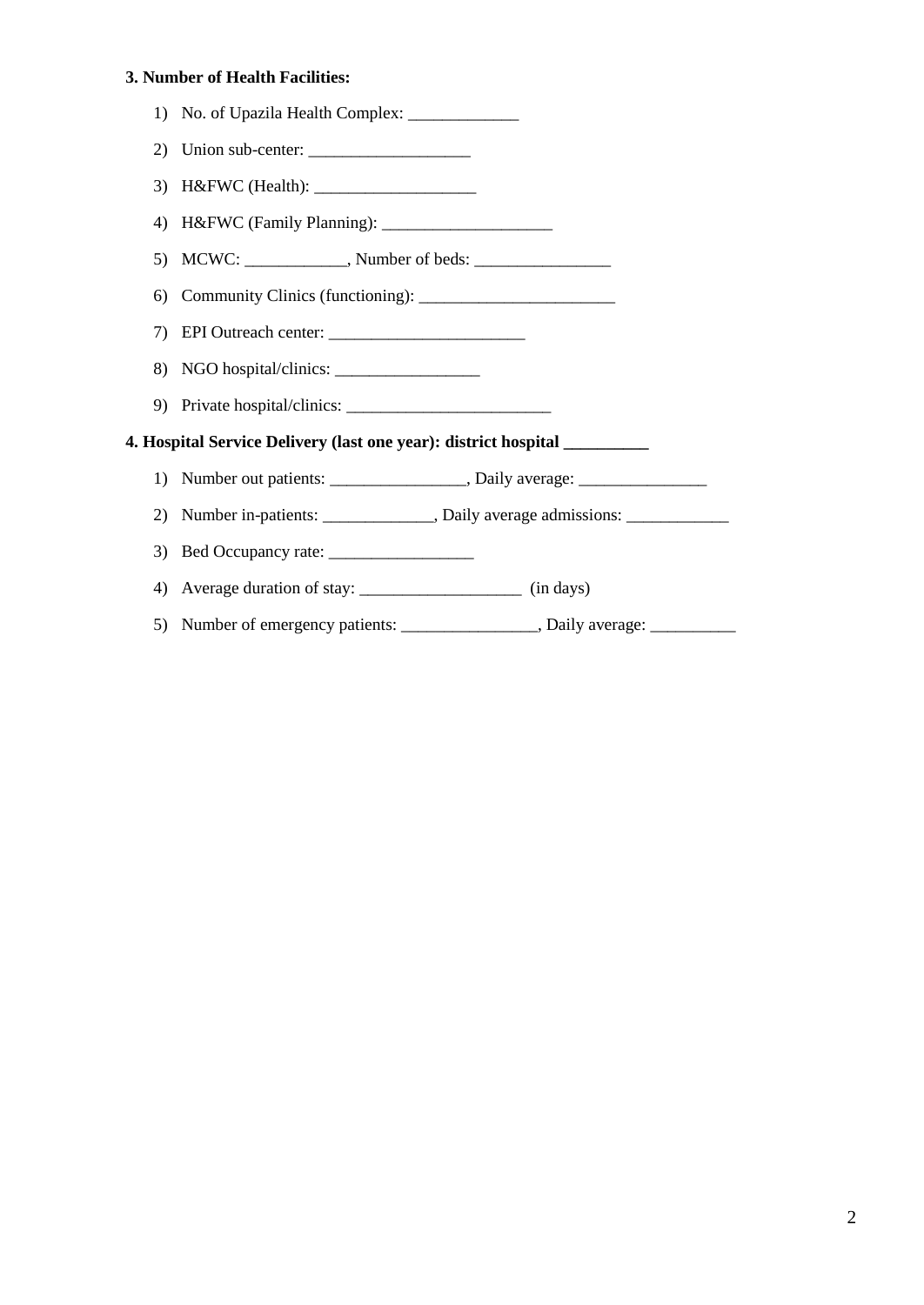#### **5. Inventory of personnel:**

| <b>Posts</b><br><b>Type of post</b> |                                             |            |                   |            |                  |            |               |                   |     |
|-------------------------------------|---------------------------------------------|------------|-------------------|------------|------------------|------------|---------------|-------------------|-----|
| SI.                                 |                                             |            | <b>Sanctioned</b> |            | <b>Filled</b>    |            | <b>Vacant</b> | <b>Deputation</b> |     |
| No.                                 |                                             |            | <b>Developmt</b>  |            | <b>Developmt</b> |            | Developmt/    |                   |     |
|                                     |                                             | <b>Rev</b> | / Adhoc           | <b>Rev</b> | / Adhoc          | <b>Rev</b> | <b>Adhoc</b>  | In                | Out |
| 1.                                  | DD/Super                                    |            |                   |            |                  |            |               |                   |     |
| 2.                                  | AD / Super                                  |            |                   |            |                  |            |               |                   |     |
| 3.                                  | <b>RMO</b>                                  |            |                   |            |                  |            |               |                   |     |
| 4.                                  | Senior Consultant                           |            |                   |            |                  |            |               |                   |     |
| 5.                                  | Junior Consultant                           |            |                   |            |                  |            |               |                   |     |
| 6.                                  | Asst. Surgeon/Medical Officer               |            |                   |            |                  |            |               |                   |     |
| 7.                                  | Dental surgeon                              |            |                   |            |                  |            |               |                   |     |
| 8.                                  | Medical assistant, SACMO                    |            |                   |            |                  |            |               |                   |     |
| 9.                                  | Medical Technologist, lab                   |            |                   |            |                  |            |               |                   |     |
| 10.                                 | Medical Technologist, radio                 |            |                   |            |                  |            |               |                   |     |
| 11.                                 | Medical Technologist, dental                |            |                   |            |                  |            |               |                   |     |
| 12.                                 | Pharmacist                                  |            |                   |            |                  |            |               |                   |     |
| 13.                                 | Nursing supervisor                          |            |                   |            |                  |            |               |                   |     |
| 14.                                 | Sr. Staff nurse                             |            |                   |            |                  |            |               |                   |     |
| 15.                                 | Medical technologist, Physio                |            |                   |            |                  |            |               |                   |     |
| 16.                                 | <b>Head Assistant</b>                       |            |                   |            |                  |            |               |                   |     |
| 17.                                 | <b>Computer Operator</b>                    |            |                   |            |                  |            |               |                   |     |
| 18.                                 | Cashier                                     |            |                   |            |                  |            |               |                   |     |
| 19.                                 | <b>Store Keeper</b>                         |            |                   |            |                  |            |               |                   |     |
| 20.                                 | Office Assistant cum data entry<br>operator |            |                   |            |                  |            |               |                   |     |
| 21.                                 | Cardiographer                               |            |                   |            |                  |            |               |                   |     |
| 22.                                 | Compounder                                  |            |                   |            |                  |            |               |                   |     |
| 23.                                 | Driver                                      |            |                   |            |                  |            |               |                   |     |
| 24.                                 | Lab Attendant                               |            |                   |            |                  |            |               |                   |     |
| 25.                                 | OT boy/OT Attendant                         |            |                   |            |                  |            |               |                   |     |
| 26.                                 | Emergency attendant                         |            |                   |            |                  |            |               |                   |     |
| 27.                                 | Searcher bearer                             |            |                   |            |                  |            |               |                   |     |
| 28.                                 | Ward boy/ Ward servant                      |            |                   |            |                  |            |               |                   |     |
| 29.                                 | Cook/Moshalchi                              |            |                   |            |                  |            |               |                   |     |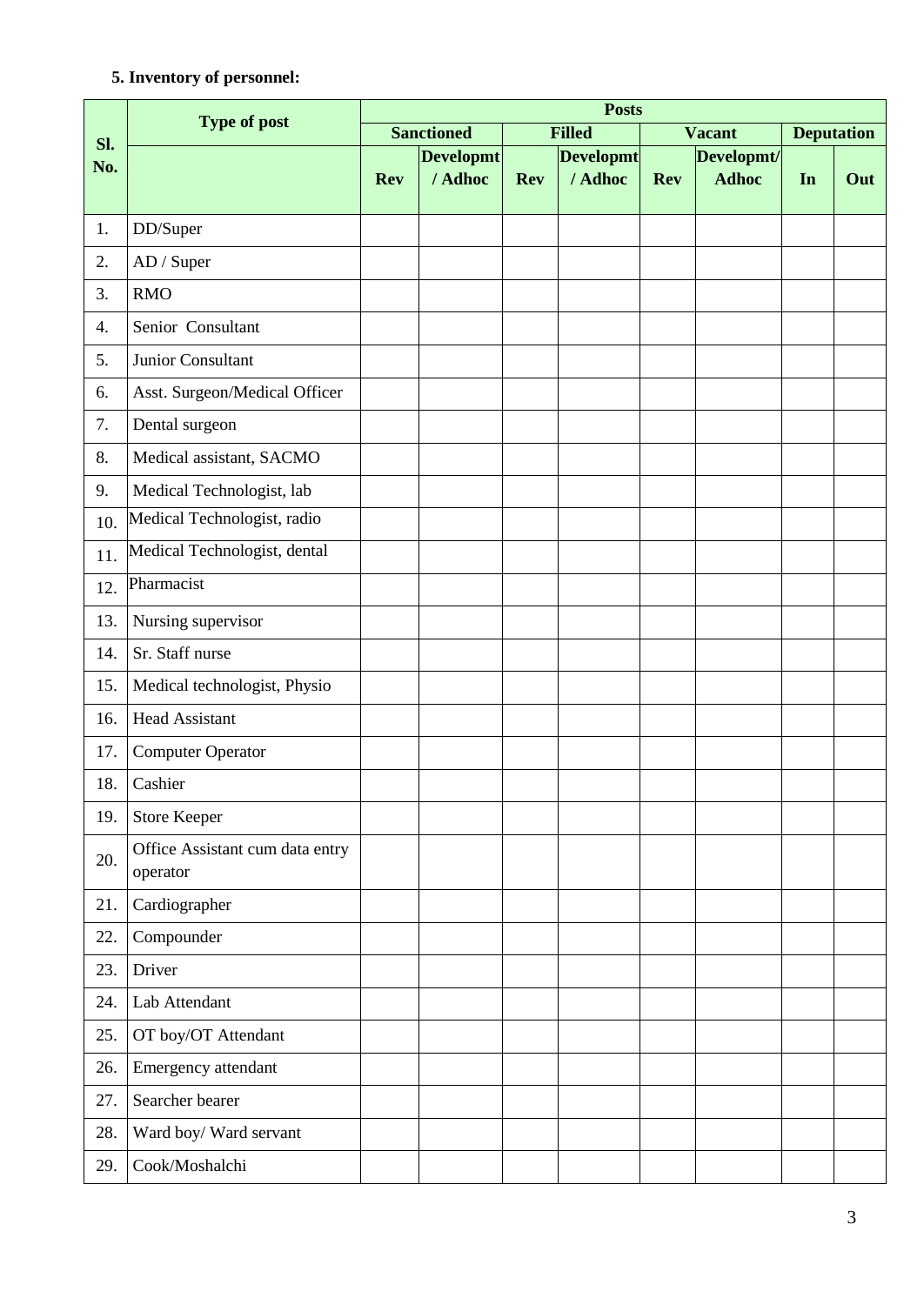|     | <b>Type of post</b> | <b>Posts</b>      |                  |               |                  |            |               |                   |     |
|-----|---------------------|-------------------|------------------|---------------|------------------|------------|---------------|-------------------|-----|
| Sl. |                     | <b>Sanctioned</b> |                  | <b>Filled</b> |                  |            | <b>Vacant</b> | <b>Deputation</b> |     |
| No. |                     |                   | <b>Developmt</b> |               | <b>Developmt</b> |            | Developmt/    |                   |     |
|     |                     | <b>Rev</b>        | / Adhoc          | <b>Rev</b>    | / Adhoc          | <b>Rev</b> | <b>Adhoc</b>  | In                | Out |
| 30. | <b>MLSS</b>         |                   |                  |               |                  |            |               |                   |     |
| 31. | Gardener            |                   |                  |               |                  |            |               |                   |     |
| 32. | Security guard      |                   |                  |               |                  |            |               |                   |     |
| 33. | Sweeper             |                   |                  |               |                  |            |               |                   |     |

## **5.1 Please mention the area of Specialists (e.g. Consultant Surgery, Medicine) and other missing post**

|     | Type of post |            |                               | <b>Posts</b>  |                       |            |                               |    |                   |
|-----|--------------|------------|-------------------------------|---------------|-----------------------|------------|-------------------------------|----|-------------------|
| Sl. |              |            | <b>Sanctioned</b>             | <b>Filled</b> |                       |            | <b>Vacant</b>                 |    | <b>Deputation</b> |
| No. |              | <b>Rev</b> | <b>Developme</b><br>nt/ Adhoc | Rev           | Developm<br>ent/Adhoc | <b>Rev</b> | <b>Developme</b><br>nt/ Adhoc | In | Out               |
| 1.  |              |            |                               |               |                       |            |                               |    |                   |
| 2.  |              |            |                               |               |                       |            |                               |    |                   |
| 3.  |              |            |                               |               |                       |            |                               |    |                   |
| 4.  |              |            |                               |               |                       |            |                               |    |                   |
| 5.  |              |            |                               |               |                       |            |                               |    |                   |
| 6.  |              |            |                               |               |                       |            |                               |    |                   |
| 7.  |              |            |                               |               |                       |            |                               |    |                   |
| 8.  |              |            |                               |               |                       |            |                               |    |                   |
| 9.  |              |            |                               |               |                       |            |                               |    |                   |
| 10. |              |            |                               |               |                       |            |                               |    |                   |
| 11. |              |            |                               |               |                       |            |                               |    |                   |
| 12. |              |            |                               |               |                       |            |                               |    |                   |
| 13. |              |            |                               |               |                       |            |                               |    |                   |
| 14. |              |            |                               |               |                       |            |                               |    |                   |
| 15. |              |            |                               |               |                       |            |                               |    |                   |

Please add if any posts under development fund are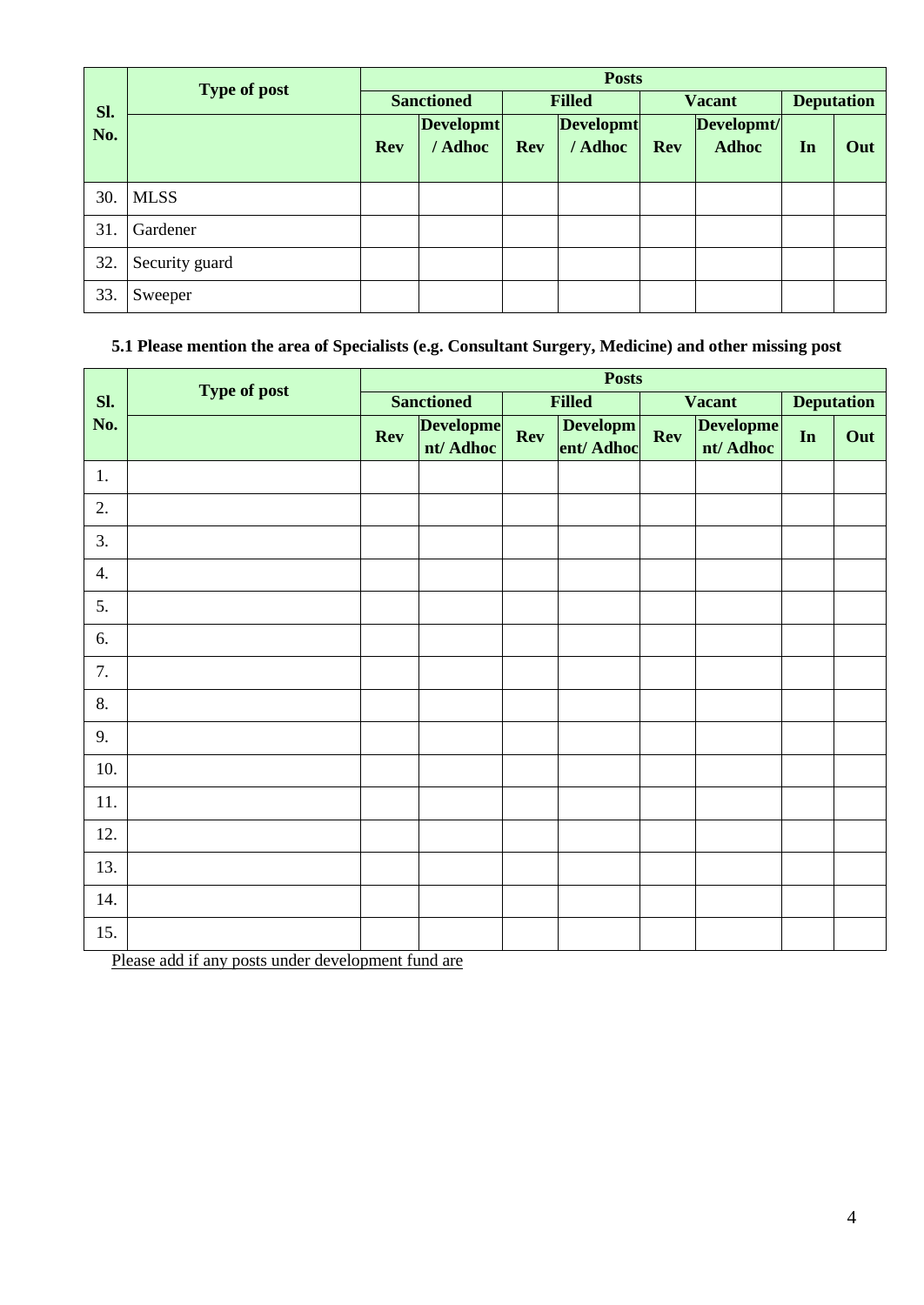## **6. Equipment/Instruments/ other necessary logistics at emergency room:**

|                  | <b>Areas/Conditions/Status need to examine to</b>  |                    | <b>Present</b>         | <b>Remarks</b> |
|------------------|----------------------------------------------------|--------------------|------------------------|----------------|
|                  | ascertain the status                               | <b>Functioning</b> | <b>Non Functioning</b> |                |
| 1.               | Running ambulance                                  |                    |                        |                |
| 2.               | Trolley/wheel chair/stretcher                      |                    |                        |                |
| 3.               | <b>Examination</b> table                           |                    |                        |                |
| $\overline{4}$ . | IV stand                                           |                    |                        |                |
| 5.               | BP machine with Stethoscope                        |                    |                        |                |
| 6.               | Surgical drum (different size), Kidney tray,       |                    |                        |                |
|                  | surgical tray                                      |                    |                        |                |
| 7.               | Spot light                                         |                    |                        |                |
| 8.               | Thermometer                                        |                    |                        |                |
| 9.               | Filled Oxygen cylinder with flow meter             |                    |                        |                |
| 10.              | Nebulizer machine                                  |                    |                        |                |
| 11.              | Sucker machine                                     |                    |                        |                |
| 12.              | Sterilizer                                         |                    |                        |                |
|                  | Suture materials with surgical instruments         |                    |                        |                |
| 13.              | (needle, needle holder, toothed forceps, scissors, |                    |                        |                |
|                  | Knife etc.)                                        |                    |                        |                |
| 14.              | Alternative power source (generator)               |                    |                        |                |
| 15.              | Glucometer                                         |                    |                        |                |
| 16.              | <b>ECG Machine</b>                                 |                    |                        |                |
| 17.              | Stomach wash tube                                  |                    |                        |                |
| 18.              | IV cannula, IV fluid and other emergency drugs     |                    |                        |                |
| 19.              | Autoclave machine                                  |                    |                        |                |
| 20.              | Waste bins (colored)                               |                    |                        |                |

# **7. Equipment, logistics and drugs at operation theatre**

|     | <b>Areas/Conditions/Status need to examine to</b> | <b>Present</b>     | <b>Remarks</b>         |  |
|-----|---------------------------------------------------|--------------------|------------------------|--|
|     | ascertain the status                              | <b>Functioning</b> | <b>Non Functioning</b> |  |
| 1.  | Anesthesia machine with drugs                     |                    |                        |  |
| 2.  | Laryngoscope                                      |                    |                        |  |
| 3.  | Endotracheal tube                                 |                    |                        |  |
| 4.  | OT light (ceiling and stand by)                   |                    |                        |  |
| 5.  | OT table                                          |                    |                        |  |
| 6.  | Three C-section sets                              |                    |                        |  |
| 7.  | Laparotomy sets                                   |                    |                        |  |
| 8.  | DE&C set or manual vacuum aspirator               |                    |                        |  |
| 9.  | Spinal needle                                     |                    |                        |  |
| 10. | Sucker machine                                    |                    |                        |  |
| 11. | Diathermy machine                                 |                    |                        |  |
| 12. | Autoclave                                         |                    |                        |  |
| 13. | Sterilizer                                        |                    |                        |  |
| 14. | BP machine with Stethoscope                       |                    |                        |  |
| 15. | Surgical drum (different size)                    |                    |                        |  |
| 16. | Ambu bag (adult and baby)                         |                    |                        |  |
| 17. | Baby weighing scale                               |                    |                        |  |
| 18. | Sterile gloves                                    |                    |                        |  |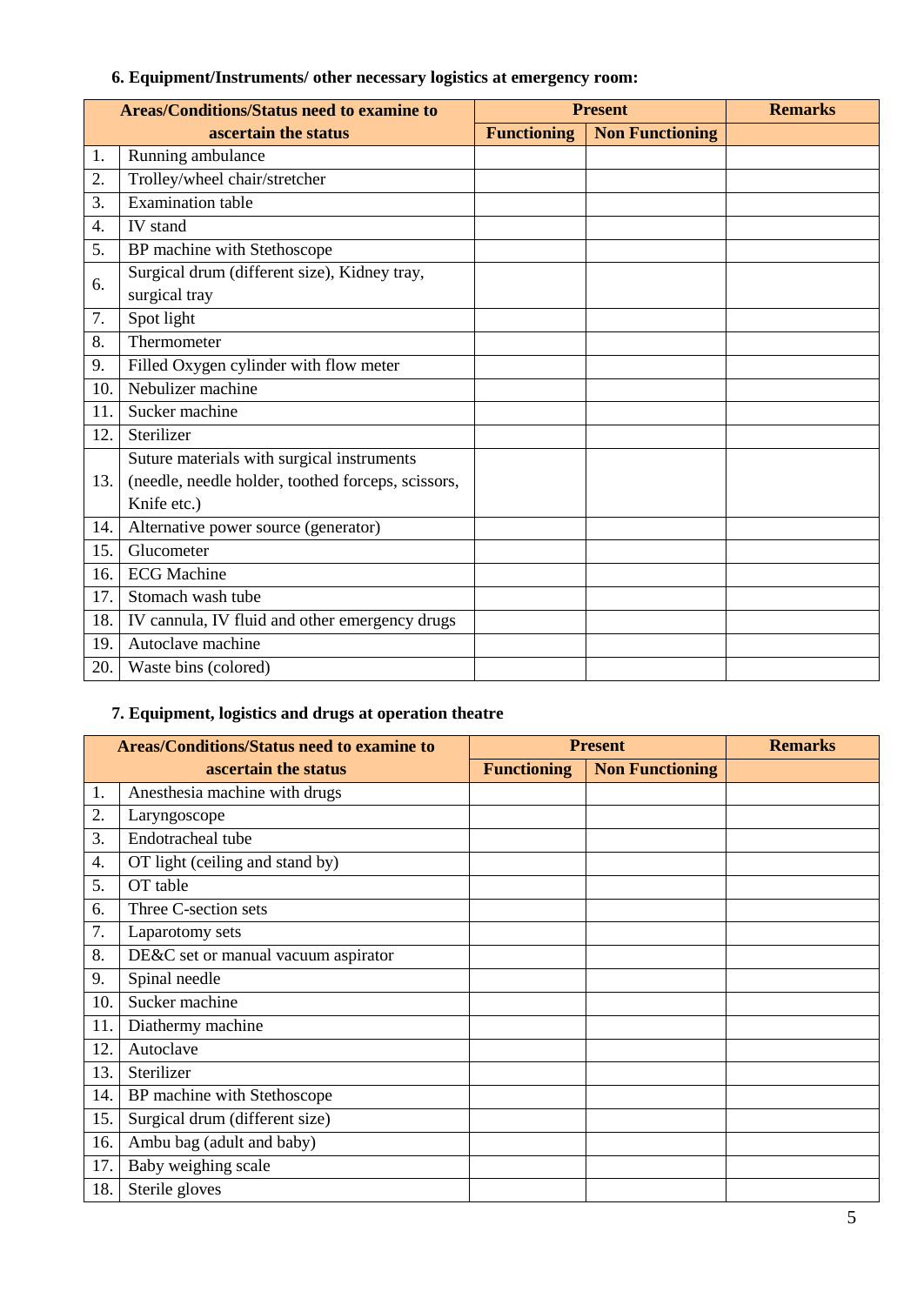|     | <b>Areas/Conditions/Status need to examine to</b> | <b>Present</b>     | <b>Remarks</b>         |  |
|-----|---------------------------------------------------|--------------------|------------------------|--|
|     | ascertain the status                              | <b>Functioning</b> | <b>Non Functioning</b> |  |
| 19. | Sterile gown                                      |                    |                        |  |
| 20. | Air conditioner                                   |                    |                        |  |
| 21. | Emergency light (generator or charger)            |                    |                        |  |
| 22. | Spinal anesthesia set with drugs                  |                    |                        |  |
| 23. | General anesthesia set with drugs                 |                    |                        |  |
| 24. | Emergency drugs with list                         |                    |                        |  |
| 25. | Decontamination done with 0.5% chlorine           |                    |                        |  |
|     | solution                                          |                    |                        |  |
| 26. | Hand washing facility with running water and      |                    |                        |  |
|     | elbow tap                                         |                    |                        |  |
| 27. | OT table and instrument trolleys                  |                    |                        |  |
|     | decontaminated (with 0.5% chlorine solution)      |                    |                        |  |
| 28. | OT register maintained properly (check)           |                    |                        |  |
| 29. | General surgery set                               |                    |                        |  |
| 30. | Eye Set                                           |                    |                        |  |
| 31. | <b>ENT</b> set                                    |                    |                        |  |
| 32. | Orthopedics set                                   |                    |                        |  |

# **8. Equipment, logistics, drugs at Delivery Room:**

| <b>Areas/Conditions/Status need to examine to</b> |                                           |                    | <b>Present</b>         | <b>Remarks</b> |
|---------------------------------------------------|-------------------------------------------|--------------------|------------------------|----------------|
|                                                   | ascertain the status                      | <b>Functioning</b> | <b>Not Functioning</b> |                |
| 1.                                                | Delivery table                            |                    |                        |                |
| 2.                                                | Sufficient lights                         |                    |                        |                |
| 3.                                                | Sucker machine (adult and baby)           |                    |                        |                |
| 4.                                                | Sterilizer (electrical)                   |                    |                        |                |
| 5.                                                | Baby weighing scale                       |                    |                        |                |
| 6.                                                | Filled oxygen cylinder                    |                    |                        |                |
| 7.                                                | Ambu bag (adult)                          |                    |                        |                |
| 8.                                                | Ambu bag (child)                          |                    |                        |                |
| 9.                                                | Normal delivery sets (at least 3)         |                    |                        |                |
| 10.                                               | Episiotomy sets (at least 3)              |                    |                        |                |
| 11.                                               | Vacuum extractor (ventose)                |                    |                        |                |
| 12.                                               | Obstetric forceps                         |                    |                        |                |
| 13.                                               | Instrument trolley                        |                    |                        |                |
| 14.                                               | Baby tray                                 |                    |                        |                |
| 15.                                               | Mucous sucker for neonates (Penguin type) |                    |                        |                |
| 16.                                               | BP machine                                |                    |                        |                |
| 17.                                               | Stethoscope                               |                    |                        |                |
| 18.                                               | Measuring tape                            |                    |                        |                |
| 19.                                               | IV stand                                  |                    |                        |                |
| 20.                                               | Sharp disposal container                  |                    |                        |                |
| 21.                                               | Emergency light                           |                    |                        |                |
| 22.                                               | Sterile gloves                            |                    |                        |                |
| 23.                                               | Gown, musk and cap                        |                    |                        |                |
| 24.                                               | Emergency drug list                       |                    |                        |                |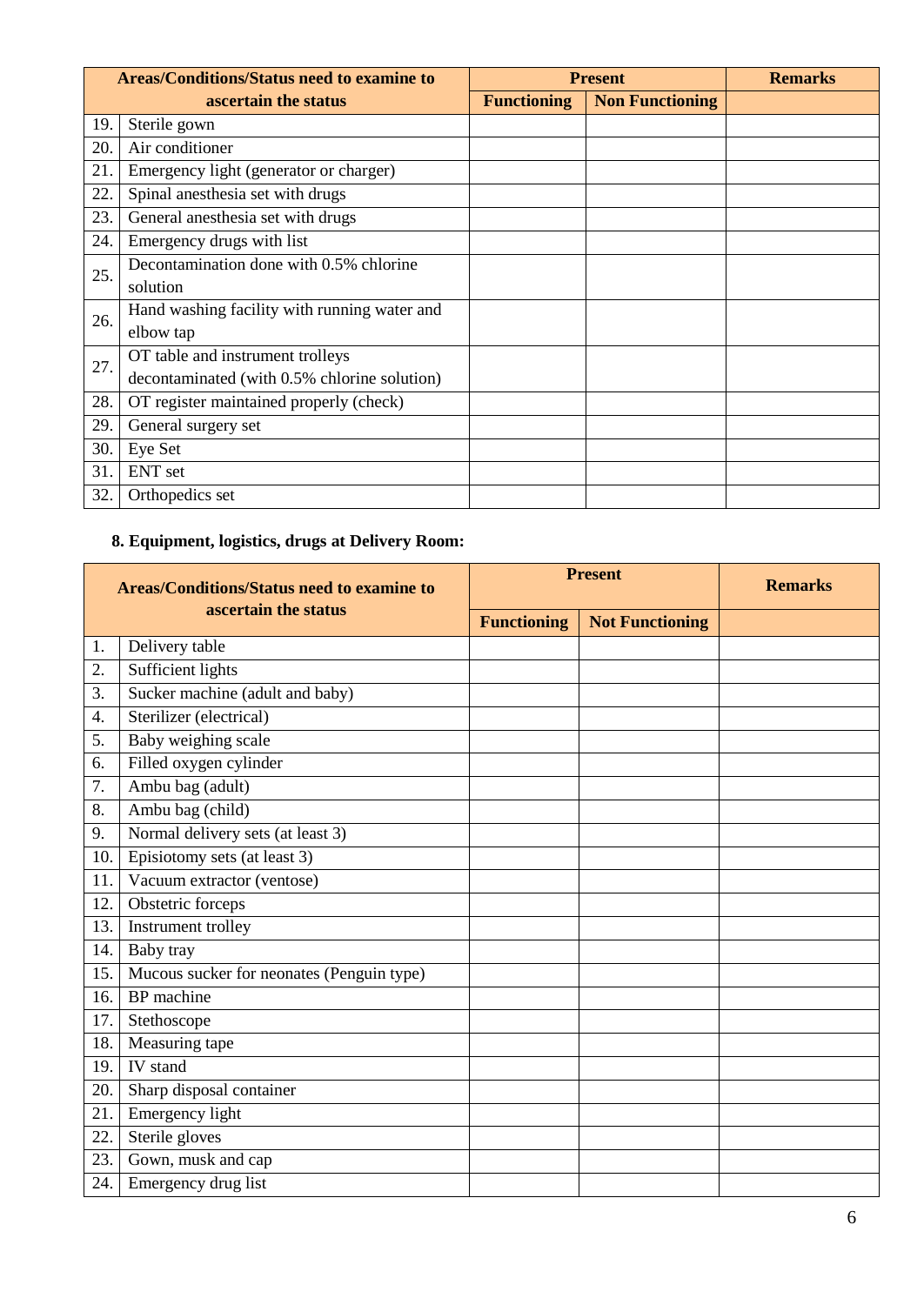## **9. Equipment, reagents/kits and logistics at laboratory:**

| <b>Areas/Conditions/Status need to examine</b><br>to ascertain the status |                                        | <b>Functioning</b> |            | <b>Non-functioning</b><br><b>Number</b> | <b>Remarks</b> |
|---------------------------------------------------------------------------|----------------------------------------|--------------------|------------|-----------------------------------------|----------------|
|                                                                           |                                        | <b>Number</b>      | Repairable | Non Rep.                                |                |
| 1.                                                                        | Microscope                             |                    |            |                                         |                |
| 2.                                                                        | Centrifuge machine                     |                    |            |                                         |                |
| 3.                                                                        | Colorimeter                            |                    |            |                                         |                |
| 4.                                                                        | ESR tube                               |                    |            |                                         |                |
| 5.                                                                        | Semi-auto analyzer                     |                    |            |                                         |                |
| 6.                                                                        | Glucometer                             |                    |            |                                         |                |
| 7.                                                                        | Hemoglobinometer                       |                    |            |                                         |                |
| 8.                                                                        | Glass slides                           |                    |            |                                         |                |
| 9.                                                                        | Pippette and micro pippette            |                    |            |                                         |                |
| 10.                                                                       | Relevant reagents for routine blood,   |                    |            |                                         |                |
|                                                                           | stool, urine tests                     |                    |            |                                         |                |
| 11.                                                                       | Bio-chemical reagents for liver $\&$   |                    |            |                                         |                |
|                                                                           | kidney function test                   |                    |            |                                         |                |
| 12.                                                                       | Reagents for blood sugar and pregnancy |                    |            |                                         |                |
|                                                                           | test                                   |                    |            |                                         |                |
| 13.                                                                       | Blood grouping reagents (ABO and       |                    |            |                                         |                |
|                                                                           | $RH$ )                                 |                    |            |                                         |                |
|                                                                           | All five screening kits/reagents       |                    |            |                                         |                |
| 14.                                                                       | (hepatitis B&C, syphilis, HIV and      |                    |            |                                         |                |
|                                                                           | malaria)                               |                    |            |                                         |                |
| 15.                                                                       | Blood collection bag with set          |                    |            |                                         |                |
| 16.                                                                       | BP machine                             |                    |            |                                         |                |
| 17.                                                                       | Stethoscope                            |                    |            |                                         |                |
| 18.                                                                       | Refrigerator (functioning)             |                    |            |                                         |                |

## **10. X –Ray Equipment**

| <b>Areas/Conditions/Status need to examine</b><br>to ascertain the status |                                         | <b>Functioning</b><br><b>Number</b> | <b>Non-functioning</b><br><b>Number</b> | <b>Remarks</b> |  |
|---------------------------------------------------------------------------|-----------------------------------------|-------------------------------------|-----------------------------------------|----------------|--|
|                                                                           |                                         |                                     | Repairable                              | Non Rep.       |  |
|                                                                           | $X - Machine$ ---------------- (Analog) |                                     |                                         |                |  |
| $\overline{2}$                                                            | X-Ray Machine--------- (Digital)        |                                     |                                         |                |  |
| 3                                                                         | Dark room equipment                     |                                     |                                         |                |  |
| 4                                                                         | Please mention below others             |                                     |                                         |                |  |
| 5                                                                         |                                         |                                     |                                         |                |  |
| 6                                                                         |                                         |                                     |                                         |                |  |
| 7                                                                         |                                         |                                     |                                         |                |  |
| 8                                                                         |                                         |                                     |                                         |                |  |
| 9                                                                         |                                         |                                     |                                         |                |  |
| 10                                                                        |                                         |                                     |                                         |                |  |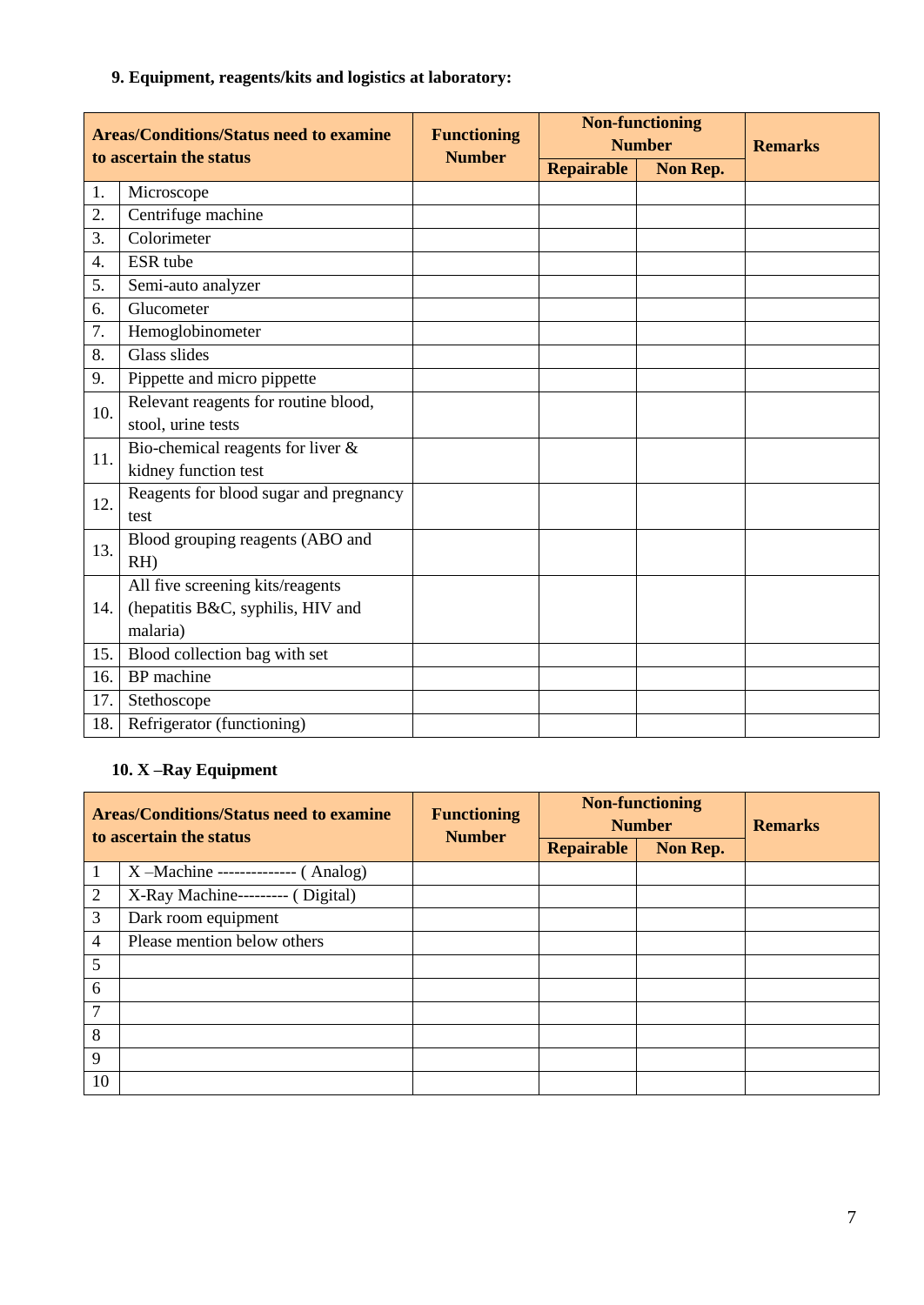#### **11. Record Management:**

|     |                                                                           |                         |                         | <b>Present/Yes</b> |              |                  |                |
|-----|---------------------------------------------------------------------------|-------------------------|-------------------------|--------------------|--------------|------------------|----------------|
|     | <b>Areas/Conditions/Status need to examine</b><br>to ascertain the status | <b>Very</b><br>good     | Good                    | Aver<br>age        | Poor         | Absent/<br>No/NA | <b>Remarks</b> |
|     |                                                                           | $\overline{\mathbf{4}}$ | $\overline{\mathbf{3}}$ | $\overline{2}$     | $\mathbf{1}$ | $\bf{0}$         |                |
|     | Maintenance of asset register, guard                                      |                         |                         |                    |              |                  |                |
|     | file, attendance register, leave register,                                |                         |                         |                    |              |                  |                |
| 1.  | file register, bill register, allotment                                   |                         |                         |                    |              |                  |                |
|     | register, stamp register, visit book,                                     |                         |                         |                    |              |                  |                |
|     | stationary register, advance deduction                                    |                         |                         |                    |              |                  |                |
|     | register, issue and dispatch register                                     |                         |                         |                    |              |                  |                |
| 2.  | Maintenance of outdoor patient register,                                  |                         |                         |                    |              |                  |                |
|     | disease profile                                                           |                         |                         |                    |              |                  |                |
| 3.  | Maintenance of indoor registers and                                       |                         |                         |                    |              |                  |                |
|     | forms                                                                     |                         |                         |                    |              |                  |                |
| 4.  | Maintenance of pharmacy registers                                         |                         |                         |                    |              |                  |                |
| 5.  | Maintenance of pathological and blood                                     |                         |                         |                    |              |                  |                |
|     | banks registers and forms                                                 |                         |                         |                    |              |                  |                |
| 6.  | Maintenance of radiological and                                           |                         |                         |                    |              |                  |                |
|     | imaging department register                                               |                         |                         |                    |              |                  |                |
| 7.  | Maintenance of health education                                           |                         |                         |                    |              |                  |                |
|     | register                                                                  |                         |                         |                    |              |                  |                |
| 8.  | Maintenance of condemnation board                                         |                         |                         |                    |              |                  |                |
|     | register                                                                  |                         |                         |                    |              |                  |                |
| 9.  | Maintenance of OT registers                                               |                         |                         |                    |              |                  |                |
| 10. | Maintenance of antenatal/Postnatal,                                       |                         |                         |                    |              |                  |                |
|     | delivery and other EOC related register                                   |                         |                         |                    |              |                  |                |
| 11. | Maintenance of emergency patients and                                     |                         |                         |                    |              |                  |                |
|     | medico legal register                                                     |                         |                         |                    |              |                  |                |
| 12. | Maintenance of incidence register                                         |                         |                         |                    |              |                  |                |
| 13. | System of report analysis and feedback                                    |                         |                         |                    |              |                  |                |
| 14. | Collection of quality related data                                        |                         |                         |                    |              |                  |                |
| 15. | Maintenance of health services record                                     |                         |                         |                    |              |                  |                |
|     | (field programmes)                                                        |                         |                         |                    |              |                  |                |
| 16. | Maintenance of IEC material register                                      |                         |                         |                    |              |                  |                |

#### **12. Store Management:**

| <b>Areas/Conditions/Status need to examine</b><br>to ascertain the status |                                           |                     |      | <b>Present/Yes</b> | Absent/ |             |                |
|---------------------------------------------------------------------------|-------------------------------------------|---------------------|------|--------------------|---------|-------------|----------------|
|                                                                           |                                           | <b>Very</b><br>good | Good | Aver<br>age        | Poor    | No/NA       | <b>Remarks</b> |
|                                                                           |                                           | 4                   | 3    | 2                  |         | $\mathbf 0$ |                |
|                                                                           | Space of the store                        |                     |      |                    |         |             |                |
| 2.                                                                        | Ventilation of the store and free from    |                     |      |                    |         |             |                |
|                                                                           | direct sun light, water, pest and rodents |                     |      |                    |         |             |                |
| 3.                                                                        | Cleanliness of the store room             |                     |      |                    |         |             |                |
| 4.                                                                        | Inventory management for adequate         |                     |      |                    |         |             |                |
|                                                                           | stock monitoring (no expired items,       |                     |      |                    |         |             |                |
|                                                                           | items stored by expiration date, upto     |                     |      |                    |         |             |                |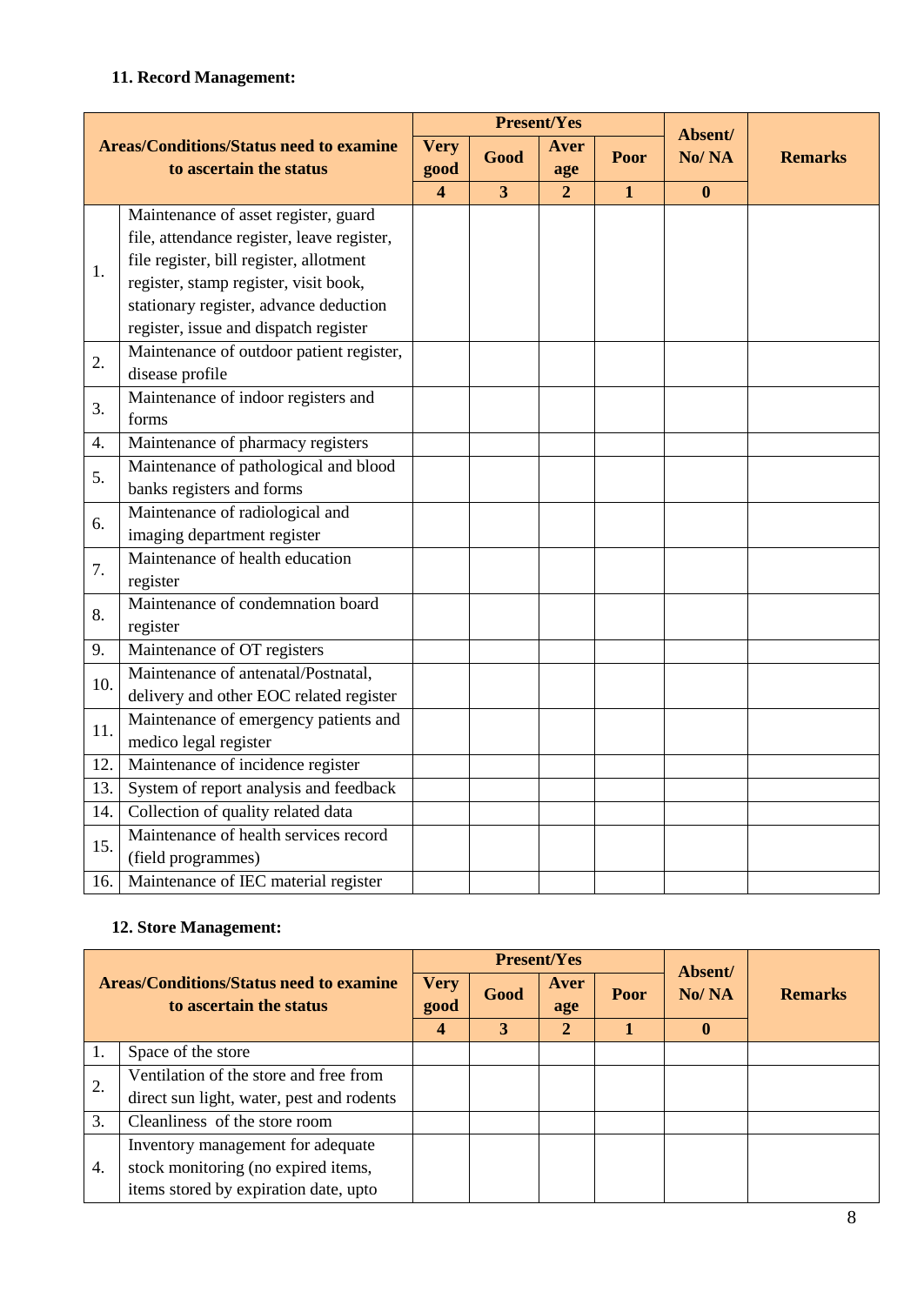| <b>Areas/Conditions/Status need to examine</b><br>to ascertain the status |                                                      |                       |                | <b>Present/Yes</b>            | Absent/      |                  |                |
|---------------------------------------------------------------------------|------------------------------------------------------|-----------------------|----------------|-------------------------------|--------------|------------------|----------------|
|                                                                           |                                                      | <b>Very</b><br>good   | Good           | Aver<br>age<br>$\overline{2}$ | Poor         | No/NA            | <b>Remarks</b> |
|                                                                           |                                                      | $\boldsymbol{\Delta}$ | $\overline{3}$ |                               | $\mathbf{1}$ | $\boldsymbol{0}$ |                |
|                                                                           | date inventory available)<br>Maintenance of bin card |                       |                |                               |              |                  |                |
| 5.                                                                        |                                                      |                       |                |                               |              |                  |                |
| 6.                                                                        | Maintenance of security of the store                 |                       |                |                               |              |                  |                |
|                                                                           | Arrangement of furniture's in the store              |                       |                |                               |              |                  |                |
| 7.                                                                        | (Almirah, shelves, Rack, File cabinet)               |                       |                |                               |              |                  |                |
|                                                                           | are in orderly manner                                |                       |                |                               |              |                  |                |
| 8.                                                                        | No unwanted items in the store room                  |                       |                |                               |              |                  |                |
|                                                                           | The top of the tables, file cabinet,                 |                       |                |                               |              |                  |                |
| 9.                                                                        | shelves Rack and almirah are free from               |                       |                |                               |              |                  |                |
|                                                                           | unwanted items                                       |                       |                |                               |              |                  |                |
| 10.                                                                       | Waste bins are placed rightly and clean              |                       |                |                               |              |                  |                |
| 11.                                                                       | Identification and segregation of waste              |                       |                |                               |              |                  |                |
|                                                                           | The walls are clean and free from                    |                       |                |                               |              |                  |                |
| 12.                                                                       | unwanted old poster, calendar and                    |                       |                |                               |              |                  |                |
|                                                                           | painting                                             |                       |                |                               |              |                  |                |
|                                                                           | The medicines/Instruments are arranged               |                       |                |                               |              |                  |                |
| 13.                                                                       | in group/identical way in the file                   |                       |                |                               |              |                  |                |
|                                                                           | cabinet, shelves, rack and almirah                   |                       |                |                               |              |                  |                |
| 14.                                                                       | There is no medicine, instruments lying              |                       |                |                               |              |                  |                |
|                                                                           | in the floor or pile up in the room                  |                       |                |                               |              |                  |                |
|                                                                           | Unserviceable office equipment/                      |                       |                |                               |              |                  |                |
|                                                                           | instruments/inappropriate items, motor               |                       |                |                               |              |                  |                |
|                                                                           | cycle, Bicycles, broken material,                    |                       |                |                               |              |                  |                |
| 15.                                                                       | condemned materials, old (not in use)                |                       |                |                               |              |                  |                |
|                                                                           | office documents are not occupying the               |                       |                |                               |              |                  |                |
|                                                                           | store room                                           |                       |                |                               |              |                  |                |
|                                                                           | Maintenance of file and registers                    |                       |                |                               |              |                  |                |
|                                                                           | (File/register index, file labeling,                 |                       |                |                               |              |                  |                |
| 16.                                                                       | orderly arrangement, proper keeping in               |                       |                |                               |              |                  |                |
|                                                                           | the file cabinet/shelves/Almirah)                    |                       |                |                               |              |                  |                |
|                                                                           | Condemned items are placed in the                    |                       |                |                               |              |                  |                |
| 17.                                                                       | yearly condemnation board                            |                       |                |                               |              |                  |                |
|                                                                           | Supervision and monitoring by the                    |                       |                |                               |              |                  |                |
| 18.                                                                       | supervisors                                          |                       |                |                               |              |                  |                |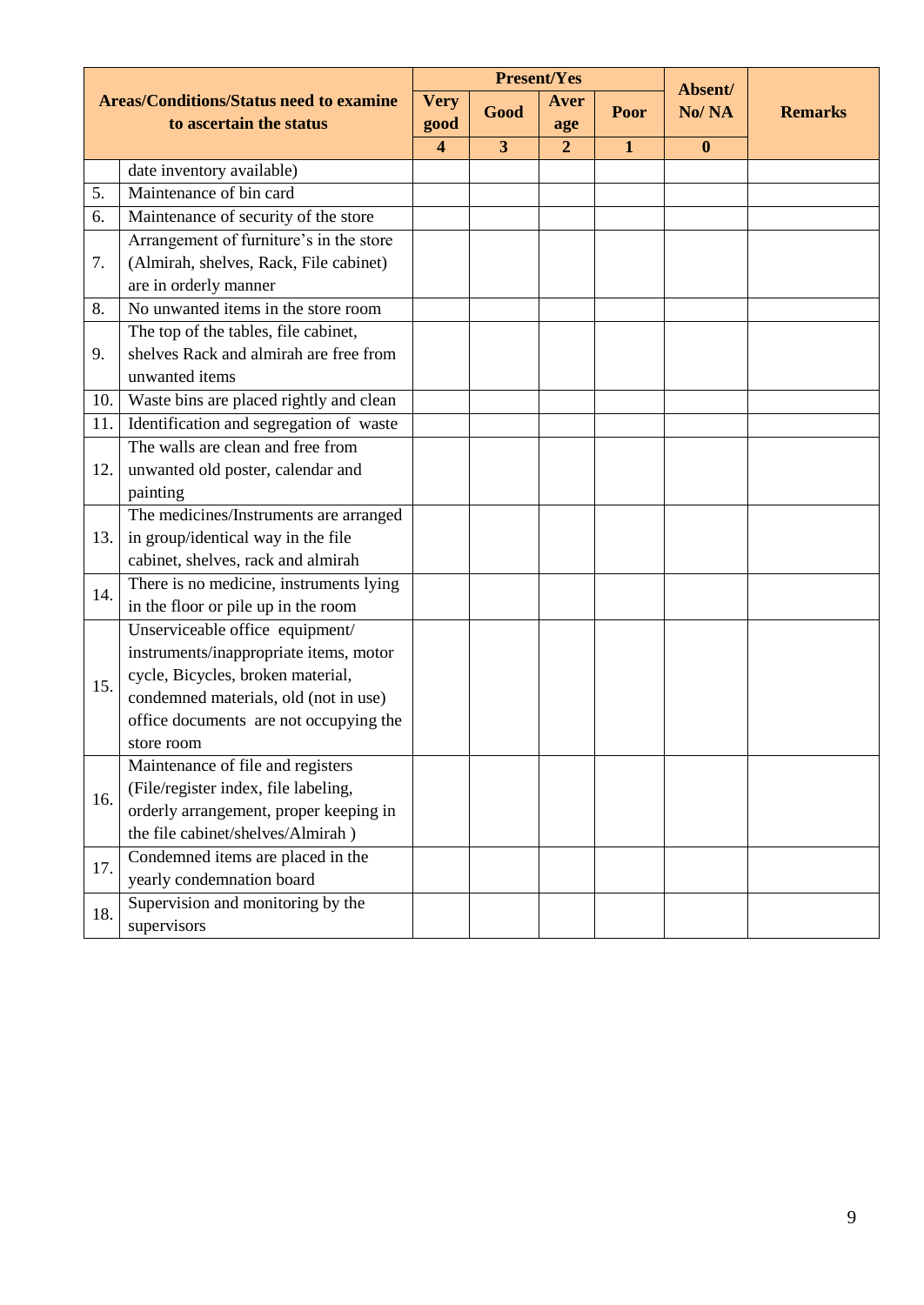#### **13. Human resource management and Leadership:**

| <b>Areas/Conditions/Status need to examine</b><br>to ascertain the status |                                           | <b>Present/Yes</b>      |      |                |              | Absent/          |                |
|---------------------------------------------------------------------------|-------------------------------------------|-------------------------|------|----------------|--------------|------------------|----------------|
|                                                                           |                                           | <b>Very</b><br>good     | Good | Aver<br>age    | Poor         | No/NA            | <b>Remarks</b> |
|                                                                           |                                           | $\overline{\mathbf{4}}$ | 3    | $\overline{2}$ | $\mathbf{1}$ | $\boldsymbol{0}$ |                |
| 1.                                                                        | Formation of QIC and holding meeting      |                         |      |                |              |                  |                |
|                                                                           | routinely                                 |                         |      |                |              |                  |                |
| 2.                                                                        | Formation of Work Improvement Team        |                         |      |                |              |                  |                |
|                                                                           | (WIT) and performance                     |                         |      |                |              |                  |                |
| 3.                                                                        | Development of training plan and          |                         |      |                |              |                  |                |
|                                                                           | conduction of training for the staff      |                         |      |                |              |                  |                |
| 4.                                                                        | Rewarding of staff                        |                         |      |                |              |                  |                |
| 5.                                                                        | Holding monthly staff coordination        |                         |      |                |              |                  |                |
|                                                                           | meeting                                   |                         |      |                |              |                  |                |
|                                                                           | Public support to the                     |                         |      |                |              |                  |                |
| 6.                                                                        | management/Involvement of the             |                         |      |                |              |                  |                |
|                                                                           | community in the management process       |                         |      |                |              |                  |                |
| 7.                                                                        | Use of checklist for supervision and      |                         |      |                |              |                  |                |
|                                                                           | monitoring                                |                         |      |                |              |                  |                |
| 8.                                                                        | Periodical Performance review             |                         |      |                |              |                  |                |
| 9.                                                                        | Deployment of staff is documented         |                         |      |                |              |                  |                |
|                                                                           | Availability of job description and job   |                         |      |                |              |                  |                |
| 10.                                                                       | performance according to job              |                         |      |                |              |                  |                |
|                                                                           | description                               |                         |      |                |              |                  |                |
| 11.                                                                       | Individual performance management         |                         |      |                |              |                  |                |
|                                                                           | system                                    |                         |      |                |              |                  |                |
| 12.                                                                       | Regular visit to the different section by |                         |      |                |              |                  |                |
|                                                                           | the concern manager                       |                         |      |                |              |                  |                |

## **14. Status of equipment and vehicles:**

| <b>Areas/Conditions/Status need to</b><br>examine to ascertain the status |                        | <b>Functioning</b><br><b>Number</b> |                   | <b>Non-functioning</b><br><b>Number</b> | <b>Remarks</b> |
|---------------------------------------------------------------------------|------------------------|-------------------------------------|-------------------|-----------------------------------------|----------------|
|                                                                           |                        |                                     | <b>Repairable</b> | Non Rep.                                |                |
| 1.                                                                        | Ambulance              |                                     |                   |                                         |                |
| 2.                                                                        | Motorcycle             |                                     |                   |                                         |                |
| 3.                                                                        | Water ambulance        |                                     |                   |                                         |                |
| 4.                                                                        | Speed boat             |                                     |                   |                                         |                |
| 5.                                                                        | Bicycle                |                                     |                   |                                         |                |
| 6.                                                                        | Generator              |                                     |                   |                                         |                |
| 7.                                                                        | X-ray machine          |                                     |                   |                                         |                |
| 8.                                                                        | Anesthesia machine     |                                     |                   |                                         |                |
| 9.                                                                        | Re-freezarator         |                                     |                   |                                         |                |
| 10.                                                                       | Ultra sonogram machine |                                     |                   |                                         |                |
| 11.                                                                       | <b>ECG</b> Machine     |                                     |                   |                                         |                |
| 12.                                                                       | Air Conditioner        |                                     |                   |                                         |                |
| 13.                                                                       | Autoclave              |                                     |                   |                                         |                |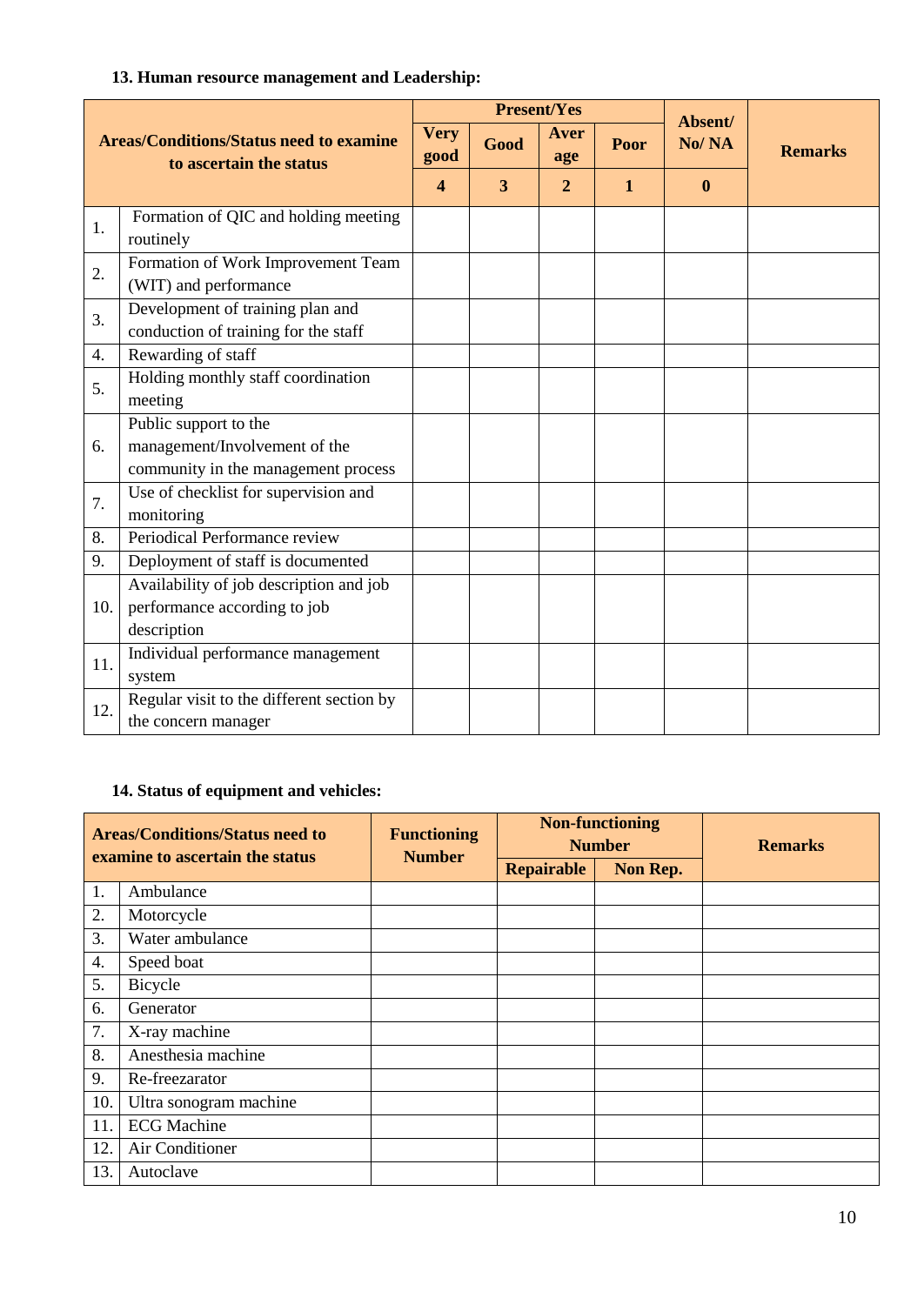| <b>Areas/Conditions/Status need to</b><br>examine to ascertain the status |                       | <b>Functioning</b><br><b>Number</b> |                   | <b>Non-functioning</b><br><b>Number</b> | <b>Remarks</b> |
|---------------------------------------------------------------------------|-----------------------|-------------------------------------|-------------------|-----------------------------------------|----------------|
|                                                                           |                       |                                     | <b>Repairable</b> | Non Rep.                                |                |
| 14.                                                                       | Sterilizer            |                                     |                   |                                         |                |
| 15.                                                                       | Semi auto analyzer    |                                     |                   |                                         |                |
| 16.                                                                       | Photo therapy machine |                                     |                   |                                         |                |
| 17.                                                                       | Oxyzen cylinder       |                                     |                   |                                         |                |
| 18.                                                                       | Fax Machiene          |                                     |                   |                                         |                |
| 19.                                                                       | Computer (desktop)    |                                     |                   |                                         |                |
| 20.                                                                       | Computer (laptop)     |                                     |                   |                                         |                |
| 21.                                                                       | Scanner               |                                     |                   |                                         |                |
| 22.                                                                       | Printer               |                                     |                   |                                         |                |
| 23.                                                                       | Hot air woven         |                                     |                   |                                         |                |
| 24.                                                                       | Centrifuge machine    |                                     |                   |                                         |                |
| 25.                                                                       | Diathermi machine     |                                     |                   |                                         |                |
| 26.                                                                       | Water Pump machine    |                                     |                   |                                         |                |

# **15. QI activities:**

| <b>Areas/Conditions/Status need to examine</b><br>to ascertain the status |                                          | <b>Present/Yes</b>      |      |                |              | Absent/  |                |
|---------------------------------------------------------------------------|------------------------------------------|-------------------------|------|----------------|--------------|----------|----------------|
|                                                                           |                                          | <b>Very</b><br>good     | Good | Aver<br>age    | Poor         | No/NA    | <b>Remarks</b> |
|                                                                           |                                          | $\overline{\mathbf{4}}$ | 3    | $\overline{2}$ | $\mathbf{1}$ | $\bf{0}$ |                |
| 1.                                                                        | Infection prevention practices           |                         |      |                |              |          |                |
| 2.                                                                        | QIC & WIT activities                     |                         |      |                |              |          |                |
| 3.                                                                        | Emergency SOP practice and               |                         |      |                |              |          |                |
|                                                                           | monitoring                               |                         |      |                |              |          |                |
| 4.                                                                        | Outdoor SOP practice and monitoring      |                         |      |                |              |          |                |
| 5.                                                                        | Indoor SOP practice and monitoring       |                         |      |                |              |          |                |
| 6.                                                                        | Housekeeping SOP practice and            |                         |      |                |              |          |                |
|                                                                           | monitoring                               |                         |      |                |              |          |                |
|                                                                           | Addressing equity in respect of          |                         |      |                |              |          |                |
| 7.                                                                        | resource mobilization and service        |                         |      |                |              |          |                |
|                                                                           | delivery                                 |                         |      |                |              |          |                |
| 8.                                                                        | Medical waste management practices       |                         |      |                |              |          |                |
| 9.                                                                        | Investigation facility                   |                         |      |                |              |          |                |
| 10.                                                                       | Labour room management protocols         |                         |      |                |              |          |                |
| 11.                                                                       | OT management                            |                         |      |                |              |          |                |
| 12.                                                                       | Death review for hospital deaths         |                         |      |                |              |          |                |
|                                                                           | Conduction of client satisfaction survey |                         |      |                |              |          |                |
| 13.                                                                       | and action on the basis of clients       |                         |      |                |              |          |                |
|                                                                           | opinion                                  |                         |      |                |              |          |                |
| 14.                                                                       | Collection of quality related data       |                         |      |                |              |          |                |